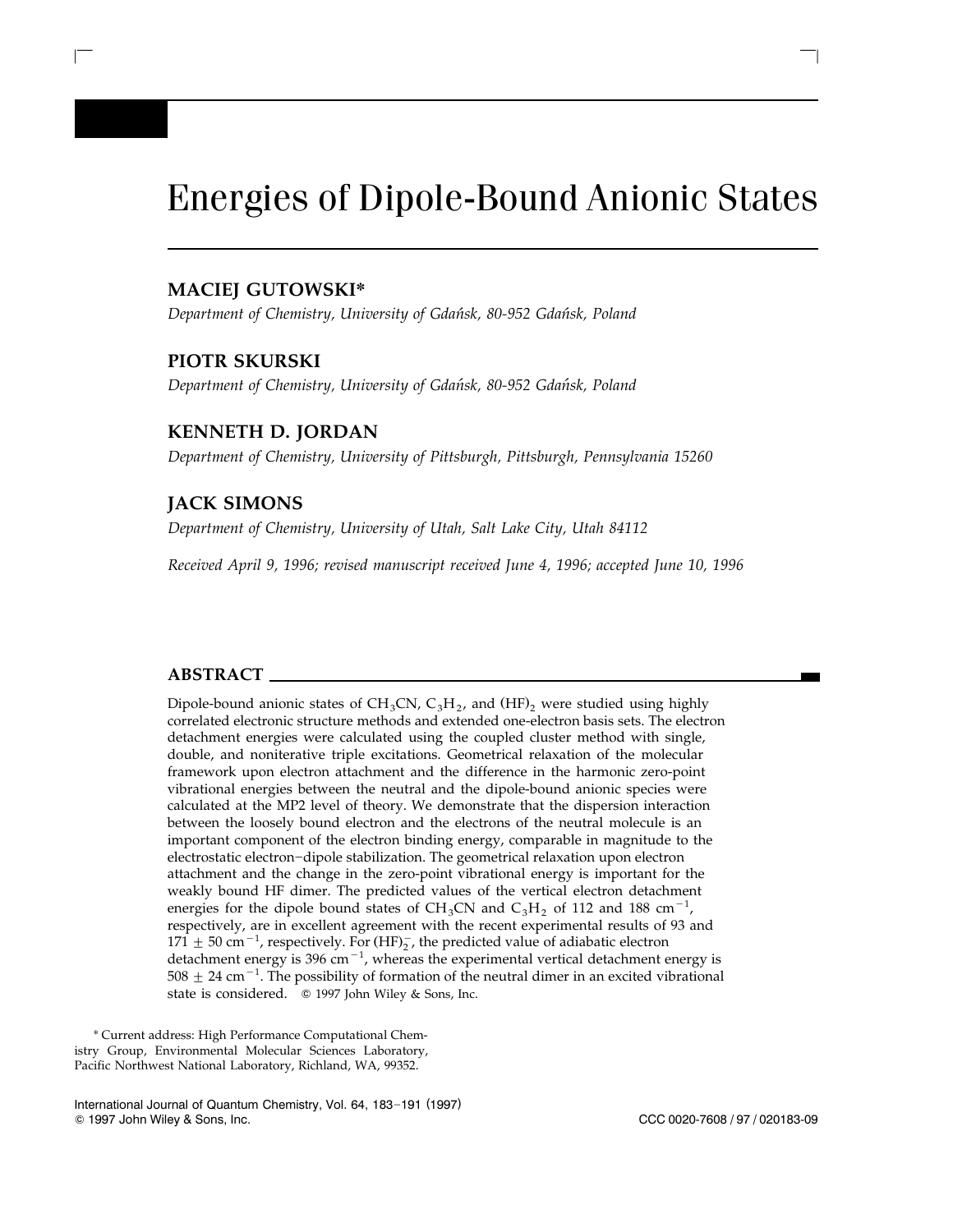# **Introduction**

**The critical value of 1.625 D for a dipole to D** bind an electron was set forth in the seminal contribution by Fermi and Teller [1]. For dipole moments greater than this value, there is an infinity of bound states within the context of the Born-Oppenheimer (BO) approximation. It was subsequently shown that the same critical moment exists for finite dipoles, even in the presence of a short-range repulsive core potential  $[2-4]$ . Garrett demonstrated that the critical dipole moment increases by a few tenths of a Debye and becomes molecule dependent upon inclusion of non-BO effects [5-7]. However, non-BO effects are relatively unimportant for dipole-bound states with electron binding energies much larger than the molecular rotational constants.

It was demonstrated about two decades ago that the loosely bound electron occupies a hybridized  $\sigma$  orbital localized on the positive side of the molecular dipole  $[8]$ . The average separation between the loosely bound electron and the neutral polar molecule is large (typically  $10-100$  Å). A variety of electronic structure methods have been used to calculate electron binding energies  $(E_{bind})$ in the context of the BO approximation. The electrostatic model of dipole-bound states and the large separation between the loosely bound electron and the neutral core led many researchers to adopt a Koopmans' theorem (KT) approach [9], in which the electron binding energy,  $E_{bind}^{KT}$ , is estimated from the negative of the energy of the relevant unfilled orbital obtained from a Hartree-Fock self-consistent-field (SCF) calculation on the neutral molecule. This is a static approximation which neglects both electron correlation and orbital relaxation effects.

Orbital relaxation effects, which are included when the binding energy is obtained from the difference of the SCF energies of the neutral and anionic species, have proven to be quite small. On the other hand, the role of electron correlation effects is more controversial. Early studies of diatomics indicated that electron correlation effects are of secondary importance  $[10-16]$ . However, a significant destabilizing electron correlation effect was found in a coupled cluster study for the dipole-bound anion of nitromethane. This was interpreted as a consequence of a sizable overestima-

tion of the neutral molecule dipole moment at the SCF level of theory [17]. Recently, Gutsev and Adamowicz studied dipole-bound anions for a series of polar organic molecules [18]. They observed that the KT and SCF approaches provide rather similar values of  $E_{bind}$  and concluded that, in most of the cases considered, the second-order Møller-Plesset (MP2) electron correlation correction is small. Interestingly, the experimental values of  $E_{bind}$ , reported for the same series of molecules by Desfrançois et al. [19], are much larger than the values of  $E_{bind}^{KT}$  [18]. For example, for  $CH_3CN$ , the  $MP2$  calculations of [18] gave an electron affinity of 62 cm<sup>-1</sup>, significantly smaller than the experimental value of 93 cm<sup> $-1$ </sup> [19]. The Lineberger group has recently studied autodetaching resonances for the vibrationally excited dipole-bound state of C<sub>3</sub>H<sub>2</sub> and determined the electron binding energy of 171  $\pm$  50 cm<sup>-1</sup> [20]. In contrast, the KT and SCF values of  $E_{bind}$  reported in [21] were only 52 and 59 cm $^{-1}$ , respectively.

These conflicting results motivated us to take a closer look at electron binding energies of dipolebound anionic states, focusing on  $CH_3CN^-$ ,  $C_3H_2^-$ , and  $(HF)_2$ . In this article, we address two issues: (i) how significant are electron correlation and orbital relaxation effects in determining the energy of binding of electrons to polar molecules and (ii) how important are geometrical relaxation and the change of the zero-point vibrational energy upon electron attachment. Electron correlation was included by means of Møller-Plesset (MP) perturbation theory as well as by the coupled cluster for the single, double, and noniterative triple excitations  $[CCSD(T)]$  method  $[22]$ . In addition, the second-order dispersion interaction between the loosely bound electron and the neutral molecule was estimated from the MP2 binding energy. The minimum energy structures and harmonic vibrational frequencies of the neutral and anionic species were determined at the MP2 level of theory, and the dipole moments and polarizabilities of the neutral species were both calculated at the SCF and MP2 levels to aid in analyzing the factors important in determining the magnitude of  $E_{bind}$ .

The molecules studied here are  $CH<sub>3</sub>CN, C<sub>3</sub>H<sub>2</sub>$ , and the HF dimer (see Fig. 1). The existence of dipole-bound anions of  $CH<sub>3</sub>CN$  and the HF dimer was originally suggested by Jordan and Wendoloski on the basis of KT calculations [23]. The dipole-bound anion of the HF dimer was first observed in the Bowen group [24]. The photoelectron spectrum displayed a signature of the dipole-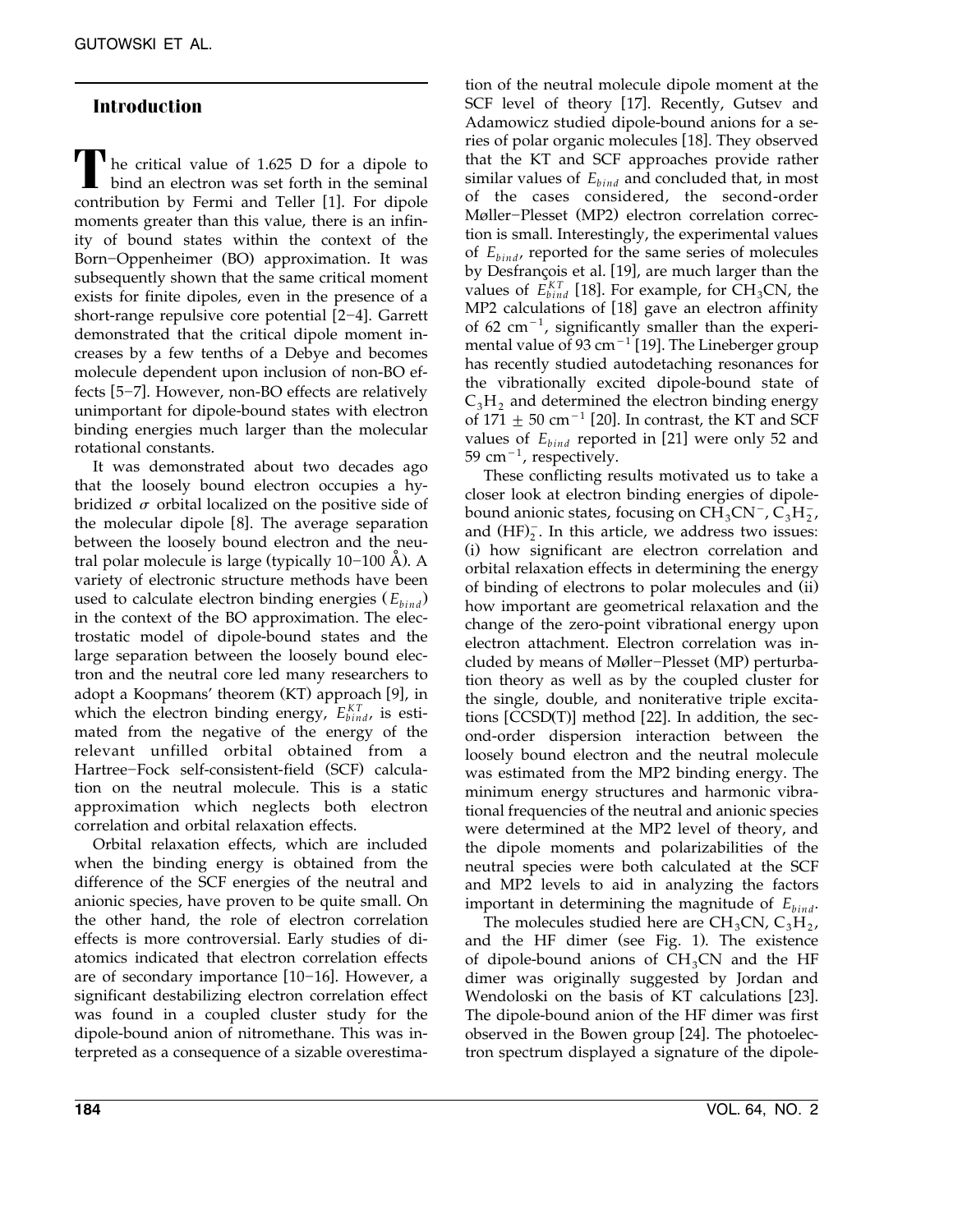

**FIGURE 1.** Internal coordinates of  $CH<sub>3</sub>CN, C<sub>3</sub>H<sub>2</sub>$ , and  $(HF)$ <sub>2</sub> used in the present work.

bound state with a vertical detachment energy (VDE) of  $508 \pm 24$  cm<sup>-1</sup> [25]. For all three molecules, the relevant rotational energy level spacings are much smaller than are the calculated values of  $E_{bind}$ . Hence, non-BO effects are expected to be of secondary importance. In addition to a dipole-bound state,  $C_3H_2$ , also has a bound valence anion state [26], which will not be considered here. Some of our theoretical results for  $CH_3CN$  and  $C_3H_2$  were reported in a recent letter [27].

For the covalent  $CH_3CN$  and  $C_3H_2$  molecules, it is expected that geometrical relaxations of the nuclear framework upon attachment of an electron will be very small as would be the vibrational zero-point energy corrections to the binding energies. In fact, the results of [18] indicate that these effects contribute less than 3 cm<sup>-1</sup> to  $E_{bind}$  for  $CH<sub>3</sub>CN$ . On the other hand, the HF dimer is bound by a weak hydrogen bond and its equilibrium C*<sup>s</sup>* structure differs significantly from a linear structure which would maximize the dipole moment of

#### ENERGIES OF DIPOLE-BOUND ANIONIC STATES

the complex. We anticipate therefore a sizable geometry change upon electron attachment and possibly also a difference between the adiabatic and vertical electron detachment energies.

#### **Computational Details**

Dipole-bound anions pose a serious challenge to ab initio electronic structure techniques. The diffuse character of the outermost electron necessitates the use of very flexible basis sets containing functions with very low exponents. In our work, we used the aug-cc-pVDZ basis set  $[28]$  supplemented with diffuse *s*, *p*, and *d* symmetry functions centered on the carbon atom (CH<sub>3</sub>CN,  $C_3H_2$ ) or the hydrogen atom  $[(HF)_2]$ , at the positive end of molecular dipole. For  $CH_3CN$  and  $C_3H_2$ , we used a three-term *sp* set with exponents  $5.625(-3)$ ,  $1.125(-3)$ , and  $2.25(-4)$  au for geometry optimization and harmonic frequency calculations and an extended even-tempered seven-term *sp* and eight-term *d* set for highly correlated single-point calculations. For the latter set, the ratio between consecutive exponents is 3.2 and the smallest exponent is  $2.2(-5)$  au for each angular momentum. For (HF)<sub>2</sub>, we used an even-tempered five-term sp and five-term *d* basis set, with the lowest exponent equal to  $4.5(-5)$  au and the geometric progression ratio equal to 5.0 for each angular momentum. In this case, the diffuse *d* functions were omitted from the basis set when carrying out the geometry optimizations and the frequency calculations.

We tested that the MP2 values of  $E_{bind}$  are not affected by further extension of the *sp* and *d* diffuse sets or inclusion of diffuse *f* symmetry functions. In fact, the calculations with the *sp*-only diffuse sets recover more than 92% of  $E_{bind}$ , which justifies their use for geometry optimizations. For  $CH<sub>3</sub>CN$  and  $C<sub>3</sub>H<sub>2</sub>$ , we also tested that extension of the valence part of the basis set to aug-cc-pVTZ, keeping the diffuse *sp* set fixed, does not introduce significant changes in the MP2 values of  $E_{bind}$ .

The electron binding energies of the three molecules studied here are less than 0.07 eV. Beyond the KT level, they are obtained by subtracting the energies calculated for the anions from those of the neutrals. This procedure favors the use of size-extensive methods such as the MP perturbation theory and the coupled-cluster method with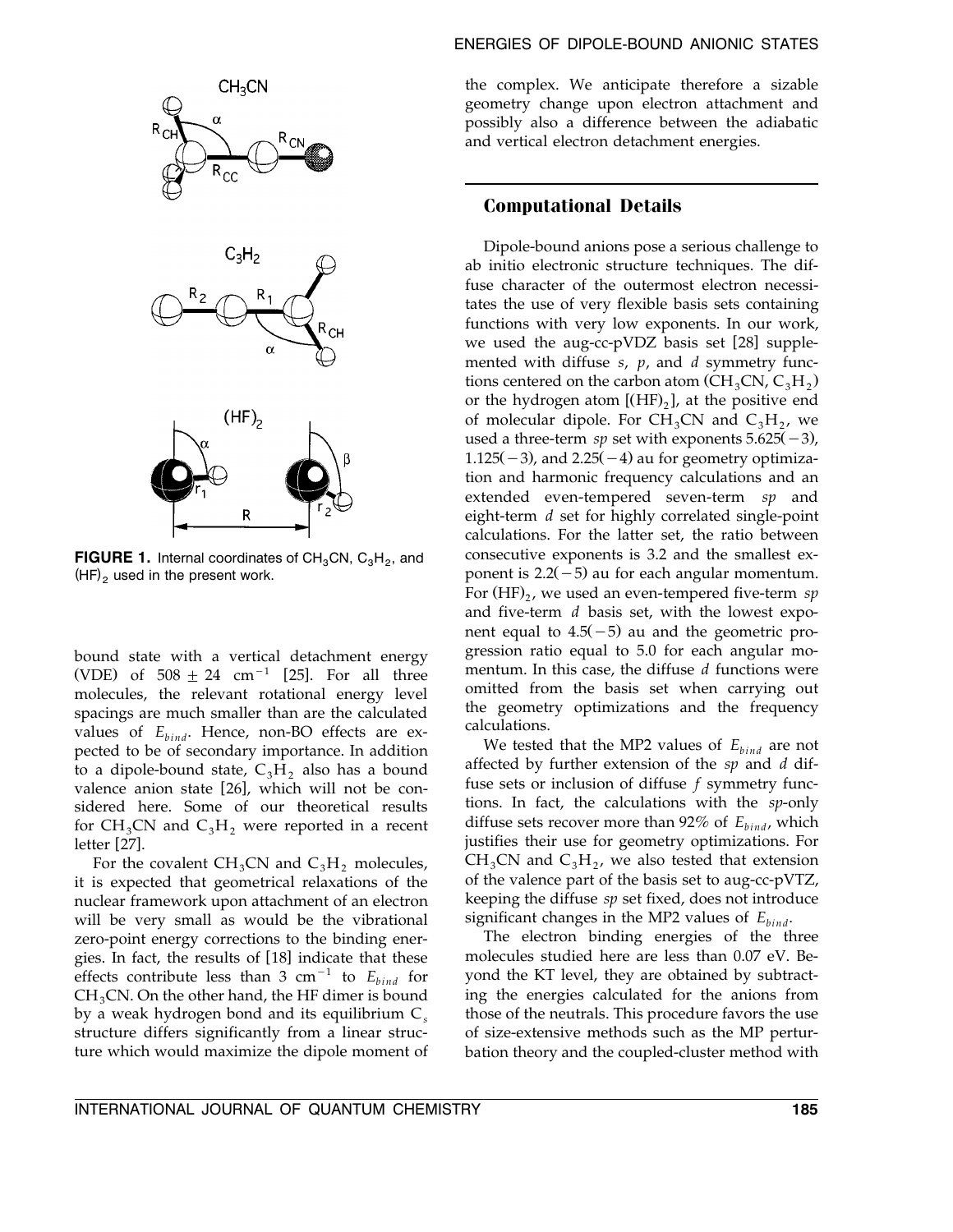single, double, and noniterative triple excitations  $[CCSD(T)]$   $[22]$ .

The MP2 contribution to the electron binding energy was separated into a dispersion-like interaction between the loosely bound electron and the electrons of the neutral molecule, denoted  $\Delta E_{bind}^{MP2-disp}$  and a nondispersion term  $\Delta E_{bind}^{MP2-no-disp}$ . The former is given by a sum over all pair contributions  $e_{lbe,i}$ , involving excitations of the form:  $\phi_{lbe} \phi_i \rightarrow \phi_n \phi_{n'}$ , where  $\phi_{lbe}$  corresponds to the orbital occupied by the loosely bound electron,  $\phi_i$  is one of the other occupied orbitals of the molecule, and  $\phi_v$  and  $\phi_{v'}$  are unoccupied virtual orbitals.

The theoretical results reported here were obtained with the Gaussian 92 [29] and Gaussian 94 programs [30]. To avoid erroneous results from the default direct SCF calculations with the basis sets with the large *s*, *p*, and *d* sets of diffuse functions, the keyword  $SCF = NoVarAcc$  was used and the

**TABLE I**

| Geometries and harmonic vibrational frequencies for the neutral and dipole-bound anionic states of                                                                      |  |
|-------------------------------------------------------------------------------------------------------------------------------------------------------------------------|--|
| CH <sub>3</sub> CN, C <sub>3</sub> H <sub>2</sub> , and (HF) <sub>2</sub> molecules (frequencies in cm <sup>-1</sup> , distances in Å, angles in degrees). <sup>a</sup> |  |

| System             | Geometry                                                                            | Frequencies                                                                                                                                                                                                                                                                                          |
|--------------------|-------------------------------------------------------------------------------------|------------------------------------------------------------------------------------------------------------------------------------------------------------------------------------------------------------------------------------------------------------------------------------------------------|
| CH <sub>3</sub> CN | $R_{CN} = 1.187$<br>$R_{\text{CC}} = 1.471$<br>$R_{CH} = 1.099$<br>$\alpha = 109.8$ | $ω(e) = 351$ $ω(a_1) = 931$<br>$\omega(e) = 1048 \ \omega(a_1) = 1390$<br>$\omega(e) = 1466 \omega(a_1) = 2180$<br>$\omega(a_1) = 3089 \omega(e) = 3189$<br>$E_0^{\text{vib}} = 28.162 \text{ kcal/mol}$                                                                                             |
| $CH_3CN^-$         | $R_{CN} = 1.186$<br>$R_{CC} = 1.471$<br>$R_{CH} = 1.099$<br>$\alpha = 109.9$        | $ω(e) = 353$ $ω(a_1) = 929$<br>$\omega(e) = 1047 \omega(a_1) = 1390$<br>$\omega(e) = 1465 \omega(a_1) = 2178$<br>$\omega(a_1) = 3088 \ \omega(e) = 3189$<br>$E_0^{\text{Vib}} = 28.151 \text{ kcal/mol}$<br>$\Delta E_0^{\text{vib}} = 4.0 \text{ cm}^{-1}$                                          |
| $C_3H_2$           | $R_{CH} = 1.097$<br>$R_1 = 1.350$<br>$R_2 = 1.306$<br>$\alpha = 121.3$              | $\omega(b_1) = 124 \quad \omega(b_2) = 205$<br>$\omega(b_2) = 1035 \omega(b_1) = 1047$<br>$\omega(a_1) = 1117 \omega(a_1) = 1480$<br>$\omega(a_1) = 2018 \omega(a_1) = 3144$<br>$\omega(b_2) = 3245$<br>$E_0^{\text{vib}} = 19.176 \text{ kcal/mol}$                                                 |
| $C_3H_2^-$         | $R_{CH} = 1.097$<br>$R_1 = 1.351$<br>$R_2 = 1.304$<br>$\alpha = 121.4$              | $\omega(b_1) = 117 \quad \omega(b_2) = 208$<br>$\omega(b_2) = 1032 \ \omega(b_1) = 1035$<br>$\omega(a_1) = 1117 \omega(a_1) = 1479$<br>$\omega(a_1) = 2006 \omega(a_1) = 3144$<br>$\omega(b_2) = 3246$<br>$E_0^{\text{vib}} = 19.133 \text{ kcal/mol}$<br>$\Delta E_0^{vib} = 15.0$ cm <sup>-1</sup> |
| $(HF)_{2}^{b}$     | R = 2.754 $r_1$ = 0.931<br>$r_2 = 0.928 \alpha = 83.4$<br>$\beta = 160.0$           | $\omega(a') = 157 \quad \omega(a') = 213$<br>$\omega(a'') = 470 \quad \omega(a') = 574$<br>$\omega(a') = 3940 \omega(a') = 4038$<br>$E_0^{\text{vib}} = 13.427$ kcal / mol                                                                                                                           |
| $(HF)2$ b          | R = 2.726 $r_1$ = 0.934<br>$r_2 = 0.932 \alpha = 92.2$<br>$\beta = 144.3$           | $\omega(a') = 170 \quad \omega(a') = 250$<br>$\omega(a'') = 507 \quad \omega(a') = 570$<br>$\omega(a') = 3817 \omega(a') = 3926$<br>$E_0^{\text{vib}} = 13.210 \text{ kcal/mol}$<br>$\Delta E_0^{\text{vib}} = 76.0 \text{ cm}^{-1}$                                                                 |

<sup>a</sup> MP2 results obtained with the aug-cc-pVDZ basis set supplemented with the diffuse *sp* functions.<br><sup>b</sup> For the isolated HF molecule, the MP2 / aug-cc-pVDZ harmonic frequency and R<sub>e</sub> are 4082 cm<sup>-1</sup> and 0.925 Å, respec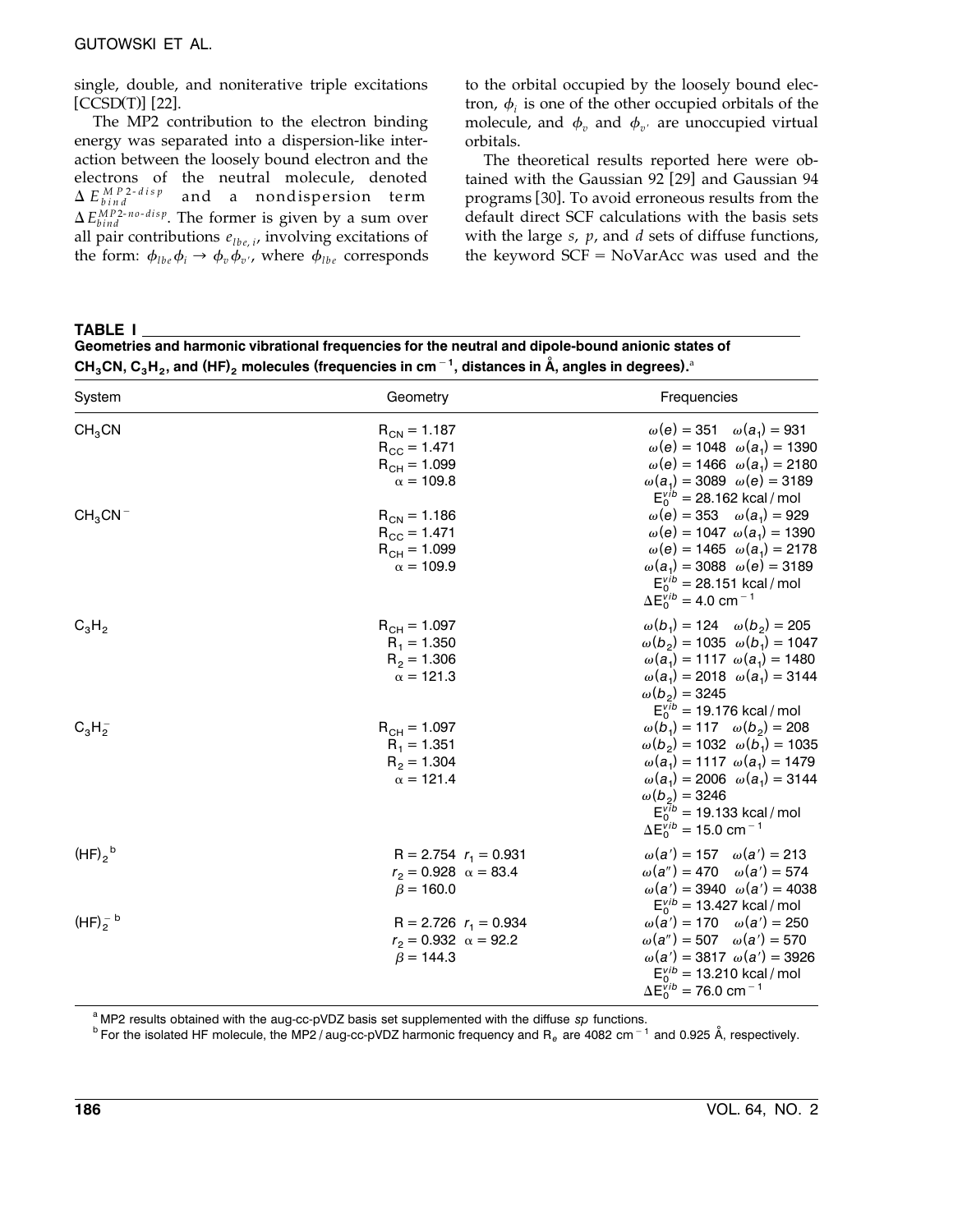two-electron integrals were evaluated (without prescreening) to a tolerance of  $10^{-20}$  au in the single-point calculations.

# **Results and Discussion**

#### **GEOMETRIES AND VIBRATIONAL FREQUENCIES**

The geometrical parameters and harmonic vibrational frequencies for the neutral and anionic species are reported in Table I. For the anionic UHF wave functions, the value of  $S<sup>2</sup>$ remains 0.75000, which indicates a lack of spincontamination. For the neutral  $CH<sub>3</sub>CN$ , we also tested that the UHF solution is identical to the RHF solution. Moreover, the equilibrium structure and harmonic vibrational frequencies are identical at the UMP2 and RMP2 levels. Henceforth, we believe that comparison of the properties of the open-shell anions and closed-shell neutrals, studied at the UMP2 and RMP2 levels, respectively, is meaningful.

For the neutral species, the discrepancies between our geometrical parameters and experimental  $(CH_3CN [31])$  or highly accurate theoretical results  $(C_3H_2$  [21], and  $(\overline{HF})_2$  [32]) do not exceed 0.03  $\AA$  for bond lengths and 1 $\degree$  for bond angles. Even for the weakly bound  $(HF)$ , dimer, which may pose extra problems due to the basis-set superposition error, there is good agreement with accurate results of Peterson and Dunning [32]. The geometrical relaxation upon electron attachment is negligible for CH<sub>3</sub>CN, marginal for  $C_3H_2$ , and substantial for  $(HF)$ , (see Table I). For  $C_3H_2$ , the CC bond lengths are primarily affected but the changes do not exceed  $0.002$  Å. For  $(HF_2)$ , the electron attachment leads to sizable changes in the mutual orientation of the two HF moieties. This is reflected by changes of 9° and 16° in  $\alpha$  and  $\beta$ , respectively. There is also an elongation of the HF bond lengths by 0.003 and 0.004  $\AA$ , for the proton donor and acceptor molecules, respectively. Due to distortion between the anion and neutral, the photoelectron spectrum of the dipole-bound anion of  $(HF)$ , is expected to display a vibrational structure.

The change of the harmonic zero-point vibrational energy upon electron attachment is 4, 15, and 76 cm<sup>-1</sup> for CH<sub>3</sub>CN, C<sub>3</sub>H<sub>2</sub>, and (HF)<sub>2</sub>, respectively (see Table I). For  $CH<sub>3</sub>CN$ , the normal

modes of the anion agree to within  $2 \text{ cm}^{-1}$  of those of the neutral molecule, whereas for  $C_3H_2$ , two modes experience a frequency decrease of  $12 \text{ cm}^{-1}$ and a third a decrease of  $7 \text{ cm}^{-1}$  due to the attachment of the electron. For  $(HF)_{2}$ , the intramonomer vibrational frequencies are softened and the intermonomer frequencies are stiffened upon electron attachment. The largest shifts are for the two intramolecular HF stretching modes, which are reduced by 112 and 123  $cm^{-1}$  upon formation of the dipole bound anion.

#### **PROPERTIES OF NEUTRAL SPECIES**

The SCF and MP2 values of dipole moments and polarizabilities for the neutral species are presented in Table II. For  $CH_3CN$  and  $C_3H_2$ , these properties are reported for the MP2-optimized geometry of the neutral molecules, whereas for  $(HF)_{2}$ , they are reported for both the optimized geometries of the neutral and the anion.

The SCF values of the dipole moments of both  $CH<sub>3</sub>CN$  and  $C<sub>3</sub>H<sub>2</sub>$  are 4.34 D. The inclusion of correlation via the MP2 procedure leads to a reduction of the dipole moment for  $CH<sub>3</sub>CN$  by 0.42 D and to an increase of the dipole moment for  $C_3H_2$  by 0.15 D. The MP2 value of the dipole moment of  $CH<sub>3</sub>CN$  is only 0.02 D larger than the experimental value of 3.92 D [33]. For  $C_3H_2$ , however, the SCF and the MP2 methods overestimate the experimental value of 4.14 D by 0.20 and 0.34 D, respectively [34].

The SCF value of the dipole moment of  $(HF)$ <sub>2</sub> at the geometry of the neutral molecule is 3.48 D. However, the geometrical relaxation upon electron attachment causes the dipole moment (of the neutral) to increase by  $0.5$  D. The inclusion of electron correlation effects by means of the MP2 procedure leads to a 0.2 D decrease in the dipole moment relative to its SCF value. The MP2 value of the dipole moment for the HF molecule is 1.82 D and it overestimates the experimental value by 0.02 D [35]. Our MP2 value of the dipole moment for the neutral  $(HF)$ , is 3.31 D. It overestimates the accurate theoretical result of Collins et al. by 0.02 D  $[36]$ .

Due to its conjugated system of  $\pi$  bonds, C<sub>3</sub>H<sub>2</sub> is more polarizable along the *z* (long) axis than is  $CH<sub>3</sub>CN$ , whereas the dipole polarizabilities perpendicular to the molecular axis are similar for these two molecules.  $(HF)$ , is much less polarizable than is  $C_3H_2$  or CH<sub>3</sub>CN, and there is no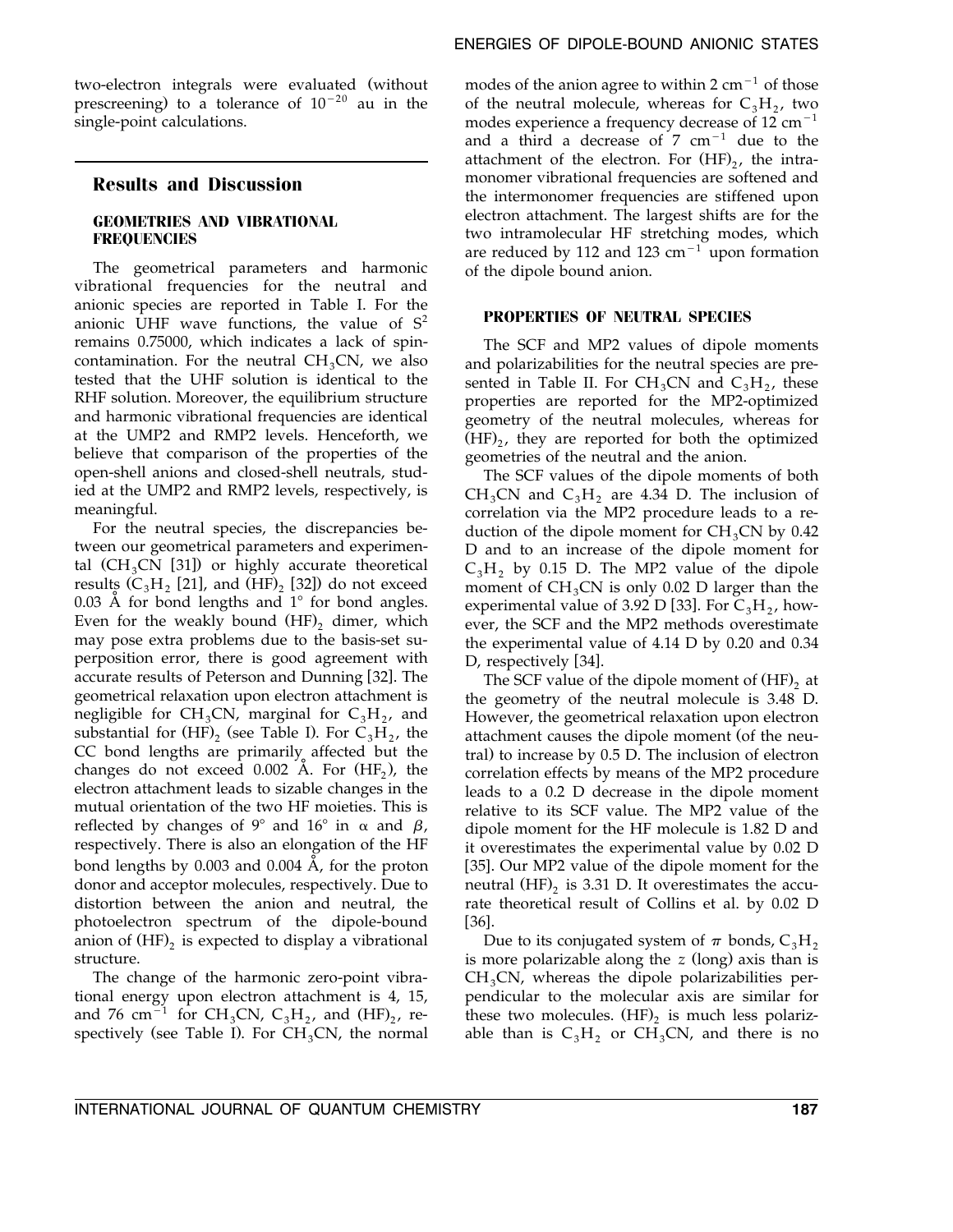# GUTOWSKI ET AL.

**TABLE II**

| Calculated properties of the neutral CH <sub>3</sub> CN, C <sub>3</sub> H <sub>2</sub> , and (HF) <sub>2</sub> molecules. <sup>a</sup> |                                 |            |                |                |  |  |  |
|----------------------------------------------------------------------------------------------------------------------------------------|---------------------------------|------------|----------------|----------------|--|--|--|
| Property                                                                                                                               | CH <sub>3</sub> CN <sup>b</sup> | $C_3H_2^b$ | $(HF)_{2}^{b}$ | $(HF)_{2}^{C}$ |  |  |  |
| $\mu^{SCF}$ (D)                                                                                                                        | 4.34                            | 4.34       | 3.48           | 3.98           |  |  |  |
| $\mu^{MP2}$ (D)                                                                                                                        | 3.94                            | 4.48       | 3.31           | 3.78           |  |  |  |
| $\alpha_{xx}^{SCF}$ ( $\perp$ ) (au)                                                                                                   | 23.8                            | 26.8       | 7.6            | 7.5            |  |  |  |
| $\alpha_{VV}^{SCF}$ ( $\perp$ ) (au)                                                                                                   | 23.8                            | 27.7       | 8.8            | 8.3            |  |  |  |
| $\alpha_{zz}^{SCF}$ (  ) (au)                                                                                                          | 39.7                            | 63.3       | 10.9           | 11.6           |  |  |  |
| $\alpha_{xx}^{MP2}$ ( $\perp$ ) (au)                                                                                                   | 24.2                            | 26.5       | 8.7            | 8.6            |  |  |  |
| $\alpha_{VV}^{MP2}$ ( $\perp$ ) (au)                                                                                                   | 24.2                            | 28.4       | 9.9            | 9.4            |  |  |  |
| $\alpha_{zz}^{MP2}$ (  ) (au)                                                                                                          | 39.9                            | 60.3       | 12.5           | 13.2           |  |  |  |

<sup>a</sup> Results obtained with the aug-cc-pVDZ basis set supplemented with the diffuse *sp* functions.<br><sup>b</sup> Geometry of the neutral molecule from Table I.

<sup>c</sup> Geometry of the anion molecule from Table I.

significant change in its polarizability tensor upon geometrical relaxation to the anionic structure. The values of the polarizabilities are not strongly affected by the inclusion of correlation effects.

#### **ELECTRON DETACHMENT ENERGIES**

In Table III, we report the incremental contributions to the electron binding energies calculated at "successive" levels of theory [SCF, MP $n(n =$  $2, 3, 4$ ), and CCSD(T)] for all three molecules at the geometries of the neutrals. For the HF dimer, the results are also reported at the optimal geometry of the anion.

In the KT approximation, the electron binding energy results from the electrostatic interaction of the extra electron with the SCF charge distribution of the neutral molecule. The distribution is primarily characterized by the dipole moment, but interactions with higher permanent multipoles as well as occupied orbital exclusion and penetration effects are also important. The values of  $E_{bind}^{KT}$  are nearly the same for  $CH_3CN$  and  $C_3H_2$ , consistent with the finding that the two molecules have nearly the same dipole moments in the SCF approximation. In contrast,  $(HF)$ , has a larger electron binding energy even though it has a smaller dipole moment than has  $CH_3CN$  or  $C_3H_2$ . We speculate

#### **TABLE III**

 $\int$  Incremental electron binding energies (in cm<sup>-1</sup>) for the dipole-bound anionic states of CH<sub>3</sub>CN, C<sub>3</sub>H<sub>2</sub>, and<br>(HF)<sub>2</sub> molecules.<sup>a</sup>

| Method                             | $CH_3CN^b$ | $C_3H_2^b$ | $(HF)2$ <sub>b</sub> | (HF) <sub>2</sub> |
|------------------------------------|------------|------------|----------------------|-------------------|
| $E^{\scriptscriptstyle KT}_{bind}$ | 53         | 55         | 72                   | 165               |
| $\Delta E_{bind}^{SCF}$            | 3          | 8          | 5                    | 14                |
| $\Delta E_{bind}^{MP2-disp}$       | 57         | 70         | 98                   | 177               |
| $\Delta E_{bind}^{MP2-no-disp}$    | $-38$      | 5          | $-39$                | $-73$             |
| $\Delta E_{bind}^{MP3}$            | 4          | $-38$      | $-2$                 | $-3$              |
| $\Delta E_{bind}^{MP4}$            | 8          | 34         | 17                   | 27                |
| $\Delta E_{bind}^{CCSD(T)^d}$      | 21         | 39         | 71                   | 81                |
| Sum                                | 108        | 173        | 224                  | 387               |
|                                    |            |            |                      |                   |

<sup>a</sup> All results obtained with the aug-cc-pVDZ basis set augmented with the diffuse *sp* and *d* functions.<br><sup>b</sup> Geometry of the neutral molecule from Table I.

<sup>c</sup> Geometry of the anion molecule from Table I.

 $d$  The difference in the CCSD(T) and MP4 binding energies.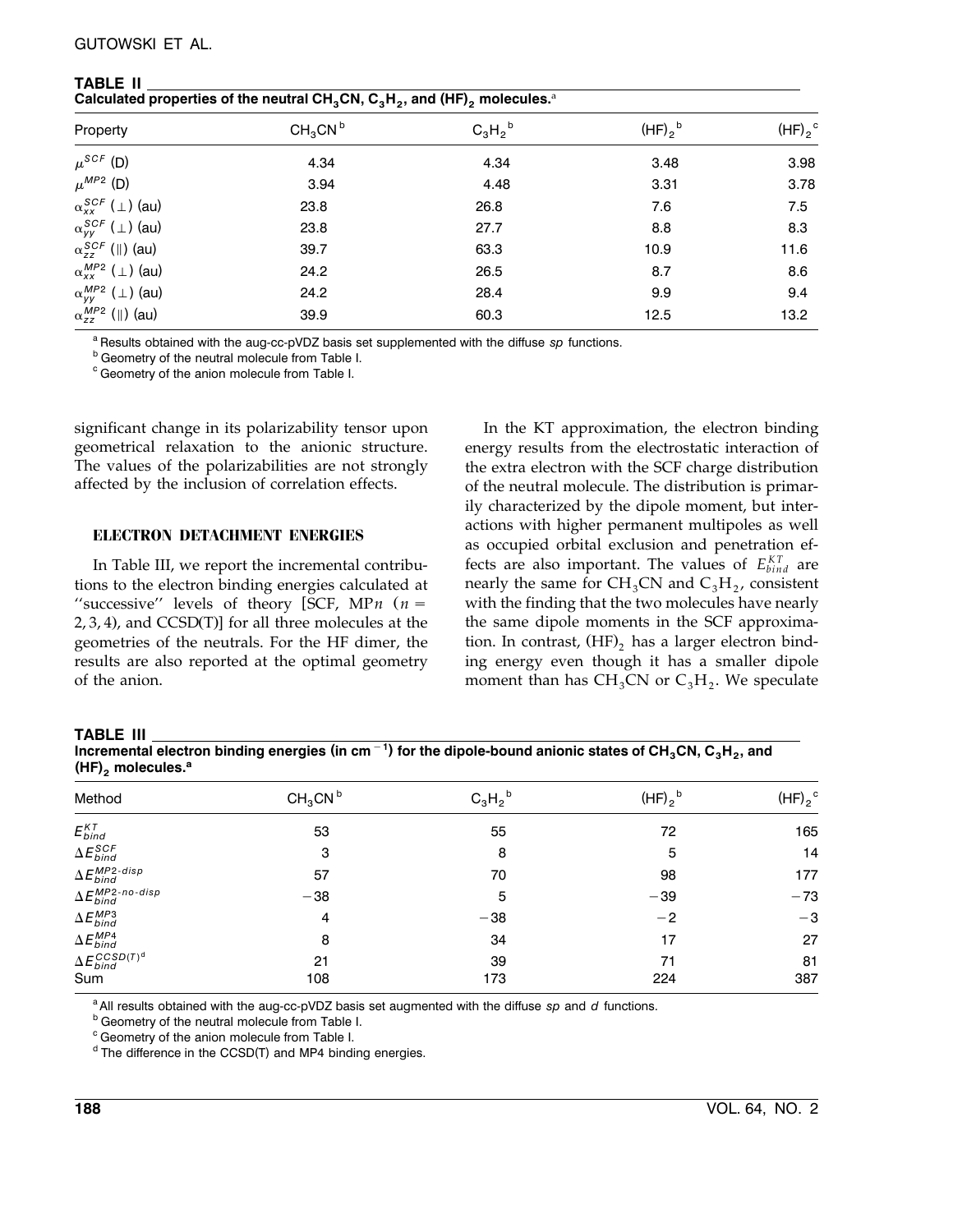that occupied orbital exclusion effects are smaller in  $(HF)_2^-$  than in  $CH_3CN^-$  and  $C_3H_2^-$ , thereby leading to the larger value of  $E_{bind}^{KT}$  in  $(HF)_{2}$ .

For  $(HF)_{2}$ ,  $E_{bind}^{KT}$  increases from 72 cm<sup>-1</sup> at the optimal geometry of the neutral to  $165 \text{ cm}^{-1}$  at the optimal geometry of the anion, consistent with the sizable increase in the dipole moment accompanying the geometry changes. Clearly, it is the rapid increase of the binding energy with increasing dipole moment that drives the geometry change in going from the neutral to the anionic species.

The SCF binding energies include orbital relaxation and thus take into account both static polarization of the neutral molecule by the weakly bound electron and back-polarization. For all three systems, relaxation of the molecular charge distribution in the presence of the dipole-bound electron leads to relatively small  $(< 14$  cm<sup>-1</sup>) increases in the binding energies. The values of  $\Delta E_{bind}^{SCF}$  do not correlate with the polarizability tensors of neutral molecules reported in Table II, which may reflect a different average separation between the loosely bound electron and the neutral core for different systems.

The total electron correlation contribution to  $E_{bind}$  encompasses two physically distinct effects: (1) dynamical correlation between the loosely bound electron and the electrons of the neutral molecule, and (2) the change in the binding energy due to improved description of the molecular dipole of the neutral ''core.'' The former correlation effect, analogous to the dispersion interaction in van der Waals systems, first appears at the MP2 level and is denoted  $\Delta E_{bind}^{MP2-di\hat{sp}}$ . The remainder of the MP2 contribution to  $E_{bind}$ , denoted  $\Delta E_{bind}^{MP2-no-disp}$ , contains correlation corrections to the electrostatic, induction, and valence repulsion interactions between the loosely bound electron and the neutral molecule [37].

For all three molecules,  $\Delta E_{bind}^{MP2-disp}$  dominates the second-order correlation correction to the electron binding energy, and in each case, its value is larger in magnitude than  $E_{bind}^{KT}$ . This is an important finding since dispersion-type interactions have been neglected in various model potentials designed to describe electron binding to polar species [19,38]. The values of  $\Delta E_{bind}^{MP2 \text{-}disp}$ , similarly as  $\Delta E_{bind}^{SCF}$ , do not correlate with the polarizability tensors of neutral molecules.

The trends in  $\Delta E_{bind}^{MP2-no-disp}$  are consistent with the changes of the dipole moment of the neutral species brought about by the inclusion of correla-

tion effects. For  $CH_3CN$  and  $(HF)_2$ , correlation effects act so as to decrease the dipole moment and  $\Delta E_{bind}^{MP2-no-disp}$  is negative, whereas for  $C_3H_2$ , correlation effects lead to an enhanced value of the dipole moment and a positive value of  $\Delta E_{bind}^{MP2-no-disp}$ .

For  $(HF)_{2}$ ,  $\Delta E_{bind}^{MP2}$  increases from 59 cm<sup>-1</sup> at the optimal geometry of the neutral to  $103 \text{ cm}^{-1}$  at the optimal geometry of the anion. This increase is apparently due to enhancement of the dipole moment brought about by the geometrical distortion in going from the neutral to the  $(HF)$ , anion. This, in turn, causes a more localized dipole-bound electron and increased importance of  $\Delta E_{bind}^{MP2}$ . Due to the strong dependence of  $\Delta E_{bind}^{MP2}$  on the structure of the molecular framework, geometry optimizations of nonrigid dipole-bound anions should be performed using MP2 or other correlated methods.

For  $CH_3CN^-$ , both the third- and fourth-order MP contributions to  $E_{bind}$  are relatively small and act so as to increase the electron binding energy. In contrast, for  $C_3H_2^-$  and  $(HF)_2^-$ , the third- and fourth-order corrections to  $E_{bind}$  enter with opposite signs. For  $C_3H_2^-$ , they are sizable in magnitude but essentially cancel each other, whereas for  $(HF)_{2}^{-}$ , only the fourth-order correction is significant. For all three molecules, the fourth-order correction acts so as to increase the electron binding energy. Moreover, for all three molecules, correlation beyond fourth order, approximated here by  $\Delta E_{bind}^{CCSD(T)}$  [the difference in the CCSD(T) and MP4 binding energies], is responsible for ca.  $20\%$  of the net electron binding energies and acts so as to increase the electron binding energy.

The difference in electronic energy of  $(HF)$ <sub>2</sub> and  $(HF)_{2}^{-}$  at their respective minimum geometries is  $320 \text{ cm}^{-1}$  at the CCSD(T) level of theory. Correcting this value by the difference in the zero-point vibrational energy (76 cm<sup>-1</sup>) gives the adiabatic detachment energy of  $(HF)_2^-$ , or, equivalently, the adiabatic electron affinity of  $(HF)_{2}$ , of 396 cm<sup>-1</sup>. If the dominant peak of the photoelectron spectrum of  $(HF)$ <sup>-</sup> corresponds to the 0-0 transition, then our prediction of VDE would be the same. The experimental value of VDE is  $508 \pm 24$  cm<sup>-1</sup> [25]. If this is due to the  $0-0$  transition, then our calculation underestimates the electron binding energy by ca. 20%. However, there remains a possibility that the observed maximum in the photoelectron spectrum is due to formation of the neutral dimer with excitation by one quantum of the lowfrequency bending mode. To resolve this issue, the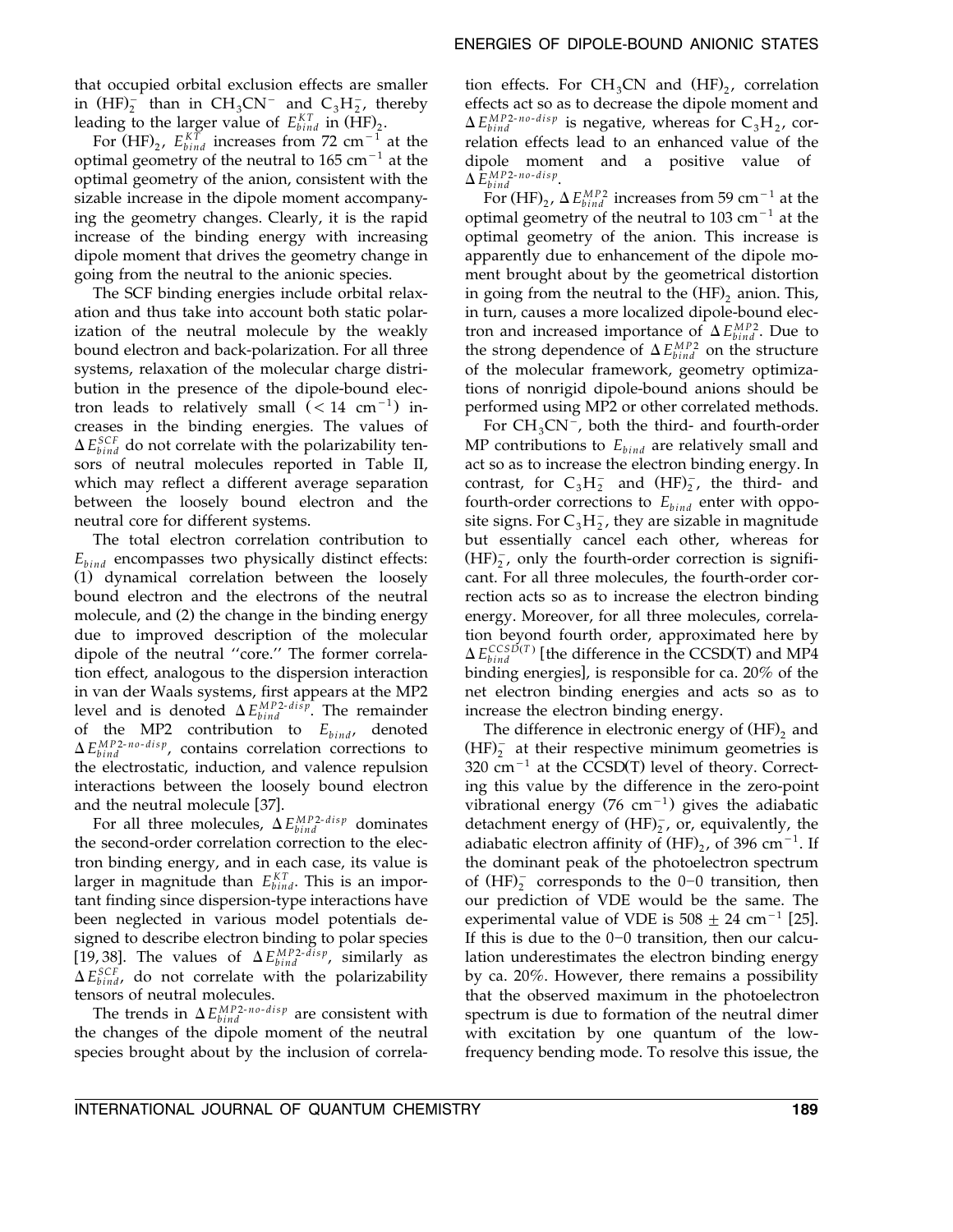calculation of the corresponding Franck-Condon factors is in progress  $[39]$ .

For  $CH_3CN^-$  and  $C_3H_2^-$ , our final VDEs are based on the electronic energy differences from Table III and the MP2 zero-point vibrational energy differences from Table I and amount to 112 and 188 cm<sup> $-1$ </sup>, respectively. Formally, the CCSD(T) energy of the anion should be recalculated at the anion equilibrium geometry, but we tested that for these molecules the differences between the MP2 energy of the anion as calculated at the anion and the neutral geometries are much smaller than are the values of  $\Delta E_0^{vib}$  reported in Table I. For these two anions, the calculated VDEs are in very good agreement with the experimental values of  $93 \text{ cm}^{-1}$  for CH<sub>3</sub>CN<sup>-</sup> [19] and 171  $\pm$  50 cm<sup>-1</sup> for  $C_3H_2^-$  [20].

# **Summary**

Highly correlated electronic structure methods offer new insight into the nature of dipole-bound anionic states. Our results for  $CH_3CN^-$ ,  $C_3H_2^-$ , and  $(HF)_2^-$  demonstrate that the traditional model of dipole-bound states, which includes only the electrostatic interaction between an electron and the rigid dipole, is far from complete. In particular, the dispersion interaction between the loosely bound electron and the electrons of the neutral molecule is an important component of the electron binding energy for all three systems considered. It is of comparable magnitude to the electrostatic electron-dipole stabilization. In addition, it is found that electron correlation effects beyond the MP2 level contribute substantially to the electron binding energy.

The geometrical relaxation of the molecular framework upon electron attachment and the difference in zero-point vibrational energy between the neutral and the dipole-bound anion are found to be unimportant for  $CH_3CN$  and  $C_3H_2$ . In contrast, for the HF dimer, electron attachment leads to a sizable geometrical distortion, primarily in intermonomer degrees of freedom, which is accompanied by an enhancement of the dipole moment of the neutral and a larger electron binding energy. In fact, the electronic energy difference between the neutral and the anion increases from  $224$  cm<sup>-1</sup> for the structure of the neutral to 387  $cm^{-1}$  for the structure of the anion. The geometrical distortion is accompanied by a change in the

zero-point vibration energy of  $76 \text{ cm}^{-1}$ . Large geometry changes upon electron attachment are expected to be general for clusters of polar molecules.

#### **ACKNOWLEDGMENTS**

This work was supported by the Office of Naval Research, NSF Grants CHE-9116286 and CHE-9422210, and the Polish State Committee for Scientific Research (KBN) Grant No. 3 T09A 085 09 (Contract No.  $PB-913/T09/95/09$ ), and computer time grants from the Pittsburgh Supercomputer Center (PSC) and Utah Supercomputing Institute  $(USI)$ .

# **References**

- 1. F. Fermi and E. Teller, Phys. Rev. 72, 399 (1947).
- 2. O. H. Crawford, Proc. R. Soc. (Lond.) 91, 279 (1967).
- 3. O. H. Crawford and A. Dalgarno, Chem. Phys. Lett. **1**, 23  $(1967)$ .
- 4. W. B. Brown and R. E. Roberts, J. Chem. Phys. **46**, 2006  $(1967)$ .
- 5. W. R. Garrett, Phys. Rev. A 3, 961 (1971).
- 6. W. R. Garrett, J. Chem. Phys. 73, 5721 (1980).
- 7. W. R. Garrett, J. Chem. Phys. 77, 3666 (1982).
- 8. K. D. Jordan and W. Luken, J. Chem. Phys. 64, 2760 (1976).
- 9. T. Koopmans, Physica, 1, 104 (1934).
- 10. K. D. Jordan, K. M. Griffing, J. Kenney, E. L. Anderson, and J. Simons, J. Chem. Phys. **64**, 4730 (1976).
- 11. B. Liu, K. O-Ohata, and K. Kirby-Docken, J. Chem. Phys. **67**, 1850 (1977).
- 12. Y. Yoshioka and K. D. Jordan, J. Chem. Phys. **73**, 5899  $(1980)$ .
- 13. L. Adamowicz and E. A. McCullough, Jr., J. Phys. Chem. **88**, 2045 (1984).
- 14. L. Adamowicz and R. J. Bartlett, J. Chem. Phys. **83**, 6268  $(1985)$ .
- 15. L. Adamowicz and R. J. Bartlett, Chem. Phys. Lett. **129**, 159  $(1986)$ .
- 16. L. Adamowicz and R. J. Bartlett, J. Chem. Phys. **88**, 313  $(1988)$ .
- 17. L. Adamowicz, J. Chem. Phys. 91, 7787 (1989).
- 18. G. L. Gutsev and L. Adamowicz, J. Phys. Chem. **99**, 13412  $(1995)$ .
- 19. D. Desfrançois, H. Abdoul-Carime, N. Khelifa, and J. P. Schermann, Phys. Rev. Lett. 73, 2436 (1994).
- 20. K. Yokoyama, G. W. Leach, J. B. Kim, and W. C. Lineberger, *J*. *Chem*. *Phys*., submitted.
- 21. K. Yokoyama, G. W. Leach, J. B. Kim, W. C. Lineberger, A. I. Boldyrev, and M. Gutowski, *J*. *Chem*. *Phys*., submitted.
- 22. R. J. Bartlett and J. F. Stanton, in *Reviews in Computational Chemistry, K. B. Lipkowitz and D. B. Boyd, Eds. (VCH, New* York, 1994), Vol. V.